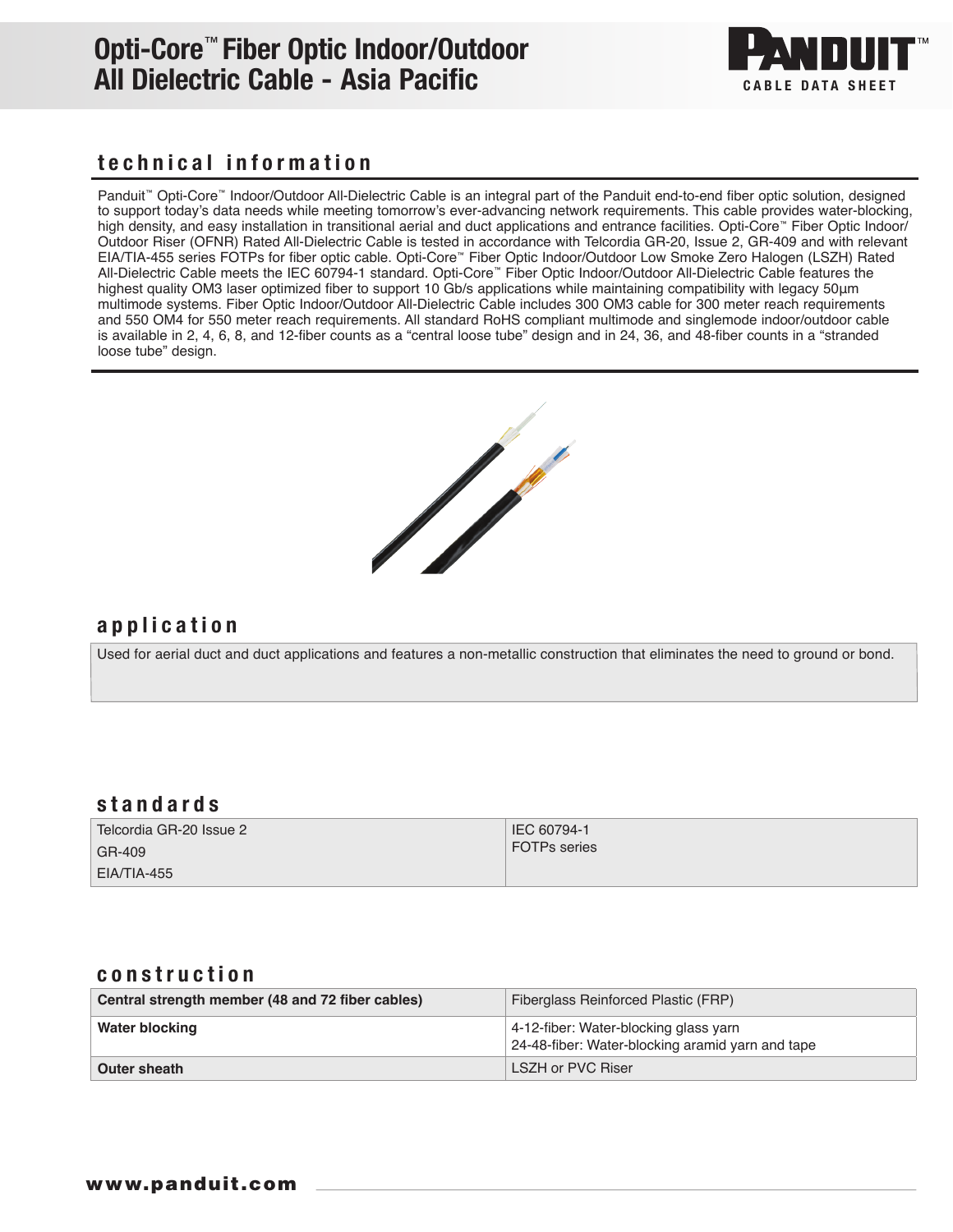### mechanical properties

| Tensile strength (<12 fibers) | Installation: 1340 N<br>Long Term: 400 N                                                                                                                            |  |
|-------------------------------|---------------------------------------------------------------------------------------------------------------------------------------------------------------------|--|
| Tensile strength (>12 Fibers) | Installation: 2700 N<br>Long Term: 810 N                                                                                                                            |  |
| Compressive strength (crush)  | 2000 N up to 12 fibers<br>2200 N greater than 12 fibers                                                                                                             |  |
| Impact                        | 4.4 Nm                                                                                                                                                              |  |
| <b>Torsion</b>                | 100 N, +/- 180°, 10 cycles                                                                                                                                          |  |
| <b>Kink</b>                   | $R = 20$ x OD (Cable diameter)                                                                                                                                      |  |
| Temperature range             | Shipping and Storage: -40 $^{\circ}$ C to +75 $^{\circ}$ C<br>Installation: -30 $^{\circ}$ C to +60 $^{\circ}$ C<br>Operation: -40 $^{\circ}$ C to +70 $^{\circ}$ C |  |

### physical properties

| <b>Fiber</b><br>Count | Cable O.D.<br>(mm) | <b>Installation Bend Radius</b><br>(mm) | <b>Long-Term Bend Radius</b><br>(mm) | <b>Cable Weight</b><br>(kg/km) |
|-----------------------|--------------------|-----------------------------------------|--------------------------------------|--------------------------------|
| 4                     | 8.5                | 170                                     | 85                                   | 74(LSZH)/71(Riser)             |
| 6                     | 8.5                | 170                                     | 85                                   | 74(LSZH)/71(Riser)             |
| 8                     | 8.5                | 170                                     | 85                                   | 74(LSZH)/71(Riser)             |
| 12                    | 8.5                | 170                                     | 85                                   | 74(LSZH)/71(Riser)             |
| 24                    | 10.8               | 216                                     | 108                                  | 113(LSZH)/10(Riser)            |
| 48                    | 10.8               | 216                                     | 108                                  | 113(LSZH)/10(Riser)            |

### fiber color code

| Fiber color code | 1 Blue   | 7 Red     |
|------------------|----------|-----------|
|                  | 2 Orange | 8 Black   |
|                  | 3 Green  | 9 Yellow  |
|                  | 4 Brown  | 10 Violet |
|                  | 5 Grey   | 11 Pink   |
|                  | 6 White  | 12 Aqua   |